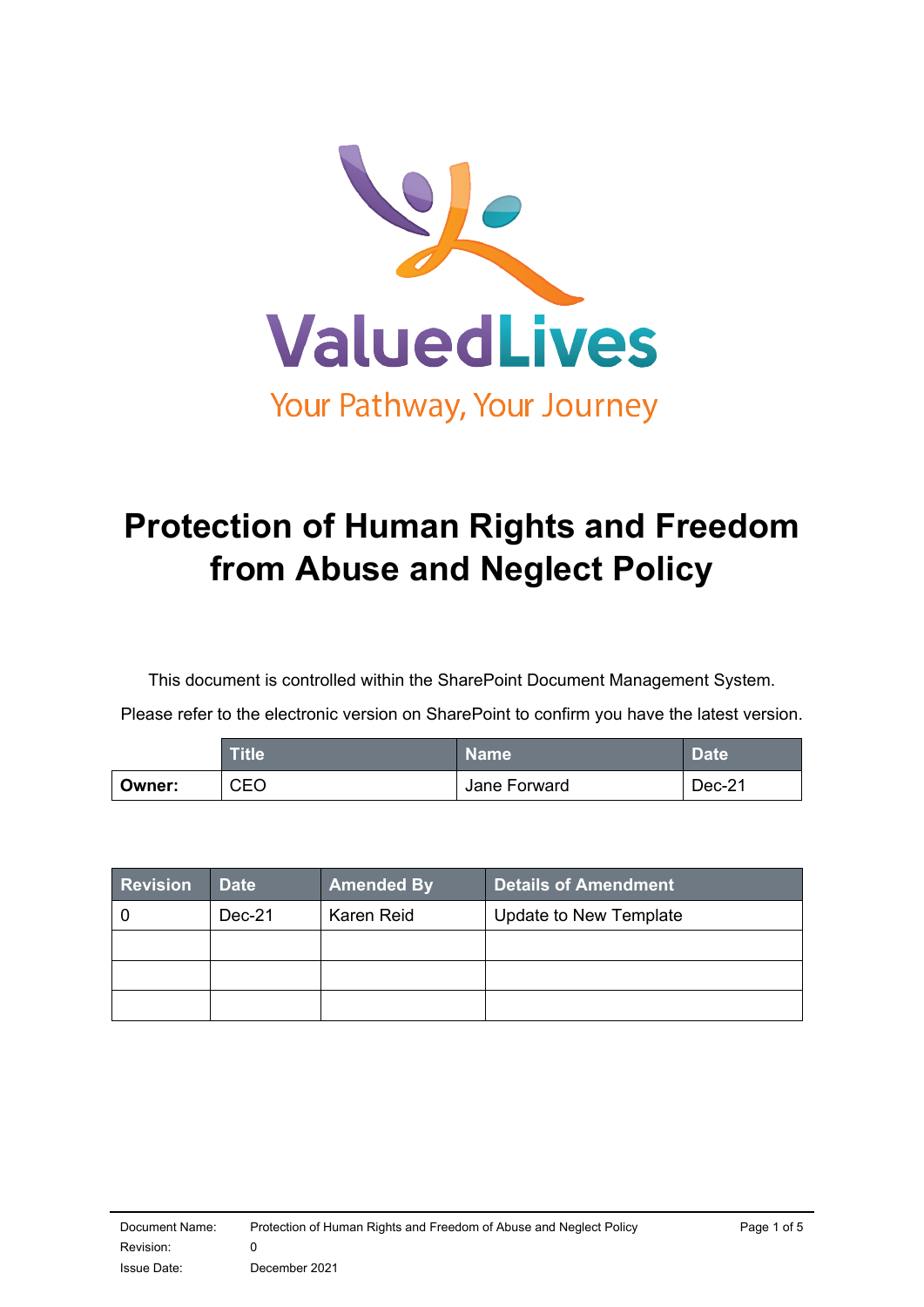#### **TABLE OF CONTENTS**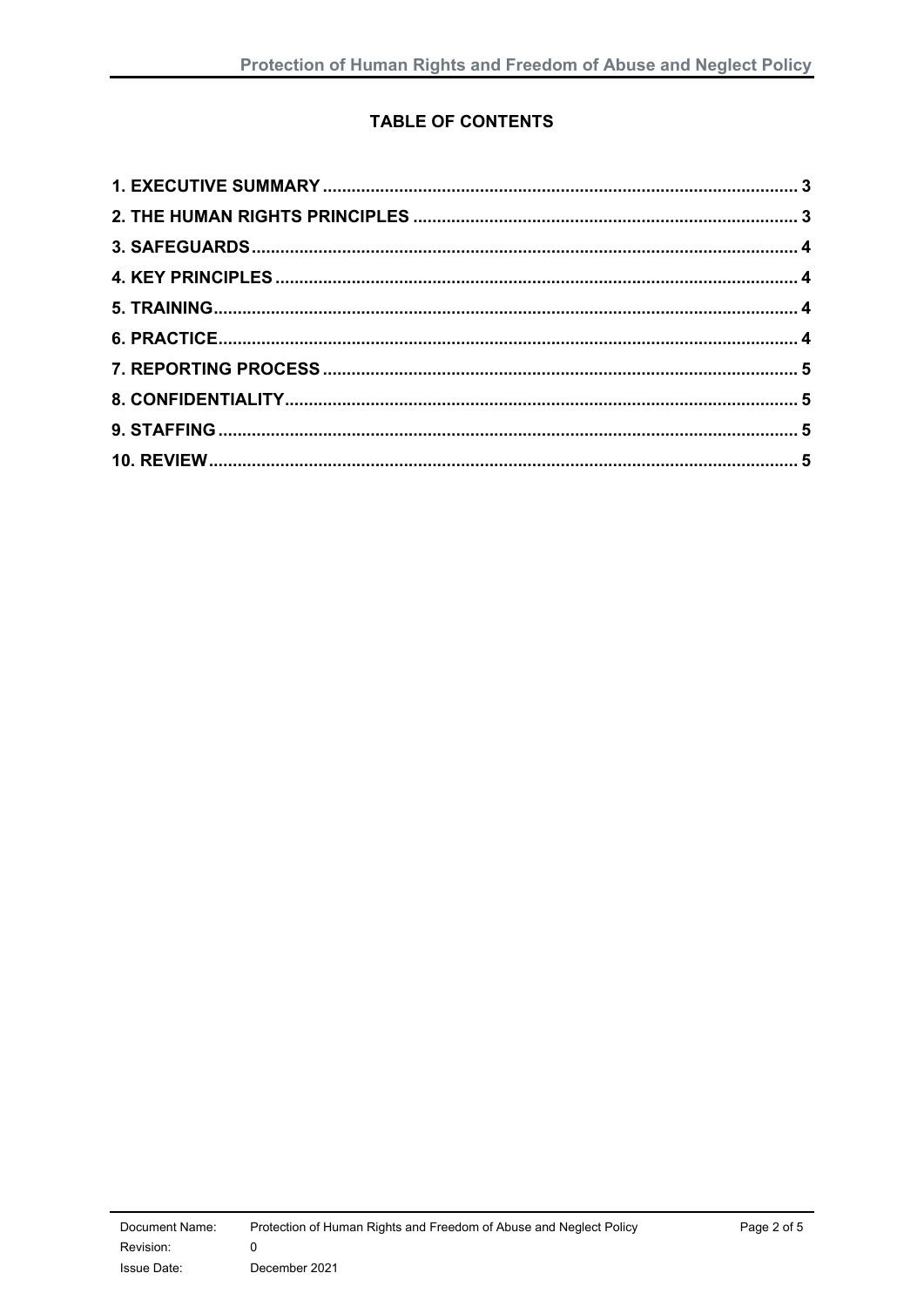## <span id="page-2-0"></span>**1. Executive Summary**

The purpose of this policy is to ensure that Valued Lives employees and volunteers promote individual rights to freedom of expression, self-determination and decision-making and actively prevent abuse, harm, neglect and violence. This policy includes the National Framework for Restrictive Practices (2013) and the Department of Communities (Disability Services) 'Positive Behaviour Support Information for Disability Sector Organisations'.

#### <span id="page-2-1"></span>**2. The Human Rights Principles**

Valued Lives adheres to the National Disability Insurance Scheme Practice Standards (2020) which sets out the following rights of participants and the responsibilities of providers delivering supports and services to them:

- **Person–centred supports** Each participant accesses supports that promote, uphold and respect their legal and human rights and is enabled to exercise informed choice and control. The provision of supports promotes, upholds and respects individual rights to freedom of expression, self-determination and decision-making.
- **Individual values and beliefs** Each participant accesses supports that respect their culture, diversity, values and beliefs.
- **Privacy and Dignity** Each participant accesses supports that respect and protect their dignity and right to privacy.
- **Independence and informed choice** Each participant is supported by the provider to make informed choices, exercise control and maximise their independence relating to the supports provided.
- **Violence, Abuse, Neglect, Exploitation and Discrimination** Each participant accesses supports free from violence, abuse, neglect, exploitation or discrimination.

Valued Lives recognises people's inherent right to freedom of expression and the right to make decisions about and exercise control over their own lives. It is the fundamental right of people with disability to have respect and dignity. This includes the dignity of risk - the right to choose to take some risks in life.

Valued Lives employees and volunteers will recognise the importance of:

- Legal and human rights
- dignity and respect
- freedom of expression, self-determination and decision-making
- self-determination
- informed choice and control
- respecting culture, diversity, values and beliefs
- confidentiality and privacy
- freedom from discrimination, exploitation, abuse, harm, neglect and violence
- the role of families, friends, carers and advocates in the safeguarding of rights
- comprehensive systems to prevent or promptly respond to any breaches of rights.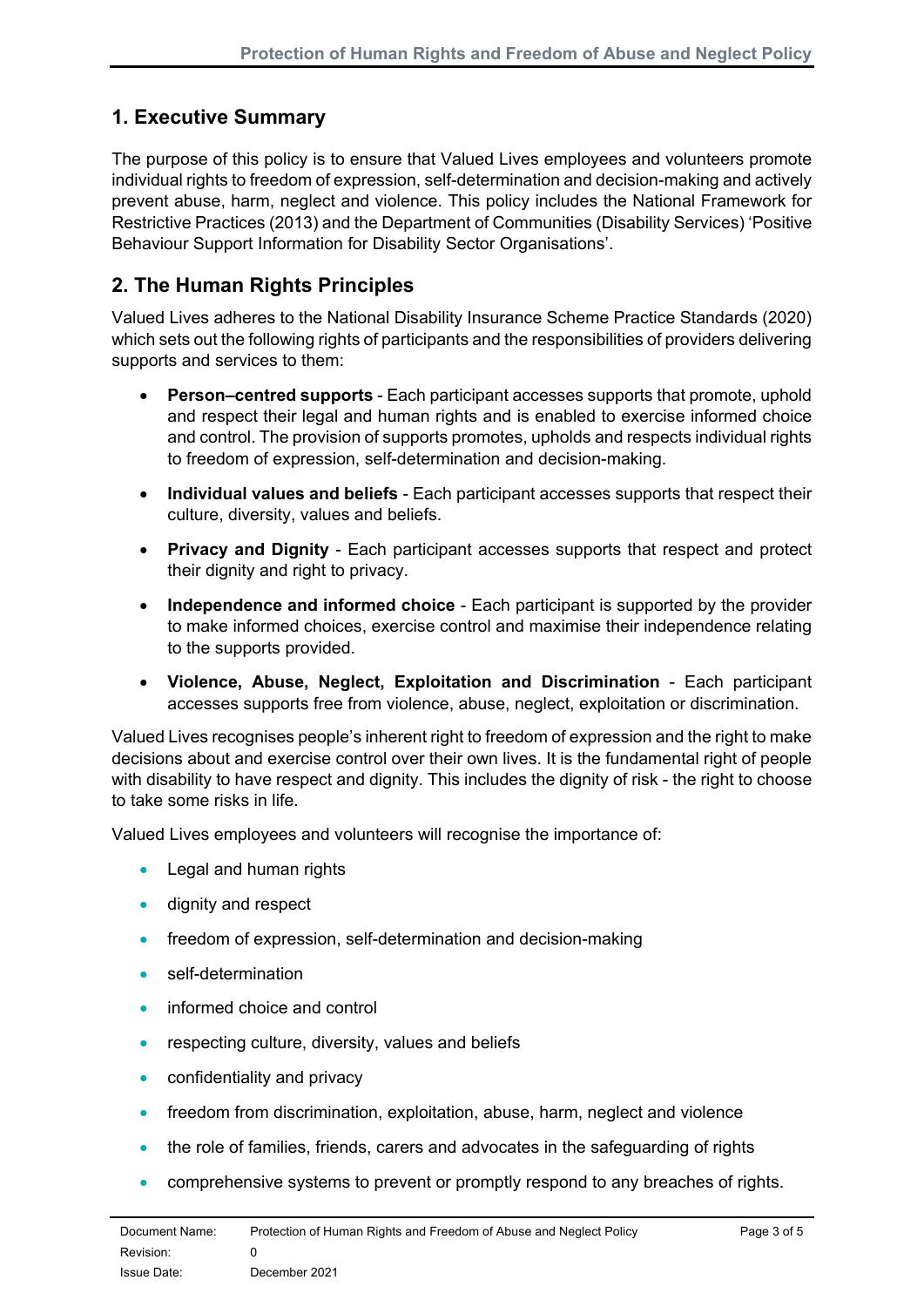#### <span id="page-3-0"></span>**3. Safeguards**

Valued Lives recognises that people with disability may be vulnerable and at risk of experiencing compromised outcomes. Valued Lives understands the importance of safeguarding and will endeavour to ensure that a range of preventative and reactive responses are considered to minimise vulnerability and risk.

Valued Lives service model promotes the development of natural support networks and encourages independent, freely given relationships around a person as a fundamental safeguard and 'voice' to protect an individual's:

- human rights
- decision making
- choice and control
- safety and wellbeing
- citizenship and quality of life.

#### <span id="page-3-1"></span>**4. Key Principles**

- Valued Lives will always treat people with dignity and respect
- Valued Lives welcomes and encourages feedback and will assist people who are not happy to lodge a complaint. Concerns and complaints will be resolved efficiently and fairly
- Valued Lives will provide accessible and reliable information on Human Rights and Freedom from Abuse and Neglect upon request.
- All employees and volunteers will receive training about the NDIS Practice Standards and Human Rights as part of The Valued Lives induction requirements.
- The reporting process for reporting abuse and neglect is fully understood by employees and people with disability and clearly outlines responsibilities.

## <span id="page-3-2"></span>**5. Training**

Valued Lives employees and volunteers will have the appropriate level of training, experience and supervision dependent upon the type of support provided around Human Rights and Freedom from Abuse and Neglect

#### <span id="page-3-3"></span>**6. Practice**

- Valued Lives employees will recognize and respond to people who require support with decision making or communication to exercise choice and control.
- Valued Lives recognises, and is committed to, honouring the Code of Practice: A Guide for the Elimination of Restrictive Practices.
- Valued Lives includes the National Framework for Restrictive Practices (2013) and the Department of Communities (Disability Services) 'Positive Behaviour Support Information for Disability Sector Organisations' in staff induction as part of the Valued Lives Code of Conduct Policy. Staff will seek advice from their Line Manager about applying these in the work they undertake on behalf of Valued Lives.
- Serious Incidents will be investigated by the Network Manager/Team Lead who will ensure that Notification of Serious Incidents and relevant procedures are followed.
- All employees will undertake an NDIS Worker Screening Check and a Working With Children Check prior to commencement of employment with Valued Lives.
- All employees abide by the Valued Lives Code of Conduct.
- Employees are trained to write reports that identify possible abuse and/or neglect.